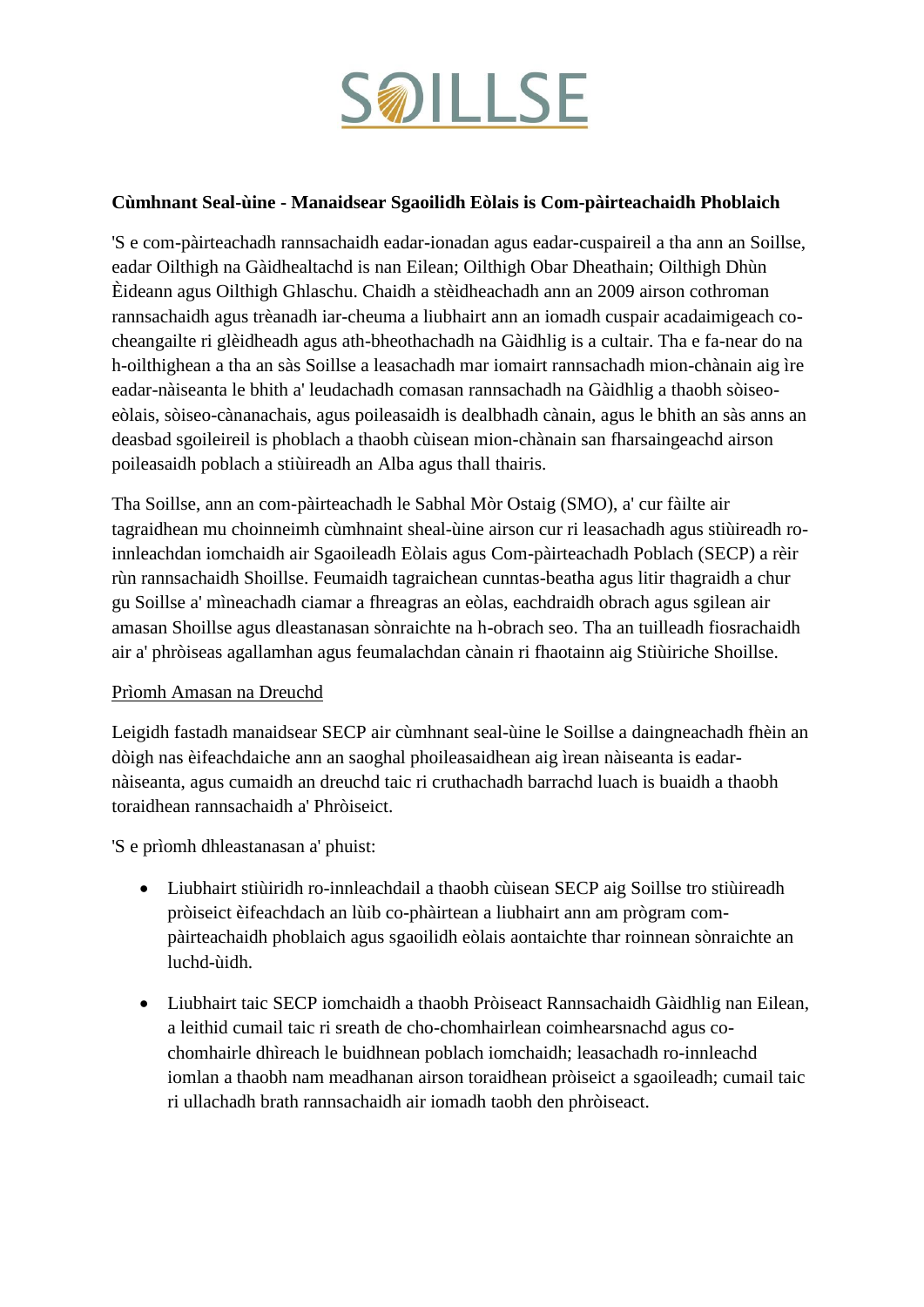- Liubhairt taic airson dòigh sheasmhachd rannsachaidh is mar a tha i a' buntainn ri cùisean sgaoilidh eòlais le buidhnean coimhearsnachd agus ùghdarrasan poblach a thaobh pròiseact Shoillse a shìneadh tron ath ìre bho 2017 air adhart.
- Liubhairt co-obrachaidh leis na meadhanan do chom-pàirteachadh Shoillse.
- Co-obrachadh le luchd-ùidh iomchaidh mar as iomchaidh airson dearbhadh gu bheil molaidhean nam pròiseasan SECP gan sònrachadh agus gan sgrùdadh ann an cotheacs rannsachaidh Shoillse, agus gam meas a thaobh nam prìomhachasan rannsachaidh an lùib plana seasmhachd Shoillse.
- Liubhairt cothroman taic do luchd-rannsachaidh Shoillse a thigeadh an sàs gu hiomlan san ro-innleachd SECP tro fhrithealadh sheiminearan agus leantainn dleastanasan an neach-obrach sa phost.
- Eagrachadh prìomh thachartas poblach/co-labhairt airson buaidh SECP air gnìomhan rannsachaidh Shoillse gu ruige seo a thaisbeanadh agus airson clàr-gnothaich compàirteachaidh phoblaich le luchd-ùidh a stèidheachadh airson leasachadh compàirteachadh Shoillse sa mheadhan-ùine, airson dleastanasan Shoillse ann an obair rannsachaidh air poileasaidh a dhaingneachadh mar thaic do dh'iomairtean coimhearsnachd is oifigeil na Gàidhlig.
- Liubhairt taic an com-pàirteachadh le luchd-obrach Sgaoilidh Eòlais SMO/OGE, airson dearbhadh gu bheil na prìomh theachdaireachdan an lùib obair rannsachaidh Shoillse gan sònrachadh agus gan soilleireachadh don phrìomh luchd-ùidh airson buaidh a ghabhas tomhas a lìbhrigeadh mar thaic a thaobh a' Ghàidhlig ann an Alba ath-bheothachadh.
- Cumail taic ri Stiùiriche Rannsachaidh agus Sgioba Stiùiridh Shoillse agus obair SECP is rannsachaidh co-cheangailte.

Tha an dreuchd seo stèidhichte aig Sabhal Mòr Ostaig (SMO), An t-Ionad Nàiseanta airson Cànan agus Cultar na Gàidhlig a tha cuideachd na chom-pàirtiche foghlaim ann an Oilthigh na Gàidhealtachd is nan Eilean. 'S e oifisean SMO anns an Eilean Sgitheanach prìomh àiteobrach a' phuist seo. Bidh mòran siubhail an lùib a' phuist, gu h-àraid anns na h-Eileanan Siar. Thèid cùisean a thaobh an àite-obrach aontachadh leis an tagraiche shoirbheachail.

# **An Dreuchd**

Tiotal dreuchd: Manaidsear Sgaoilidh Eòlais agus Com-pàirteachaidh Phoblaich

Fad a' Chùmhnaint: Thèid am post a thairgsinn fad bliadhna gu leth

Sreath Stiùiridh: Stiùiriche Rannsachaidh Shoillse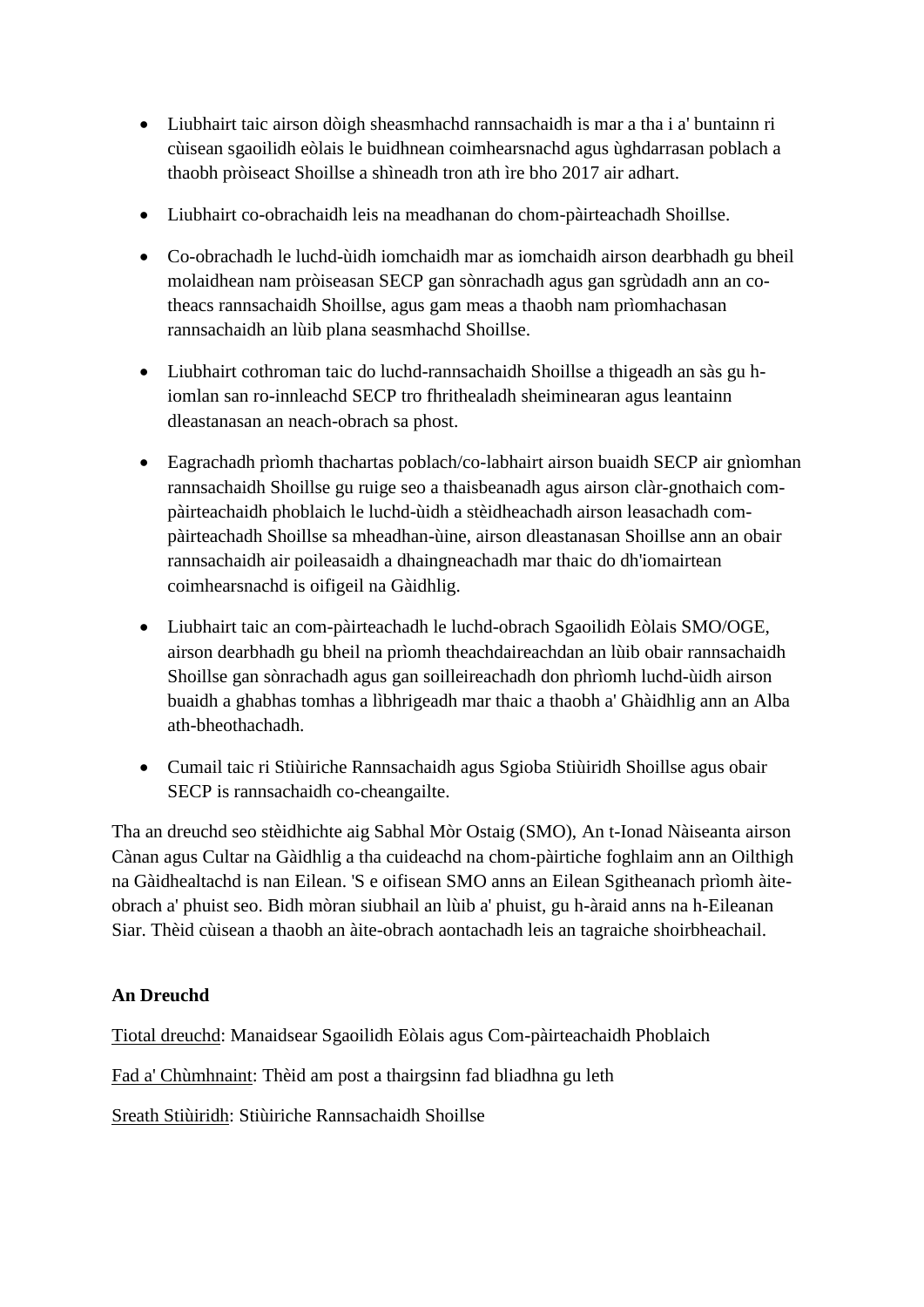# **Prìomh Eòlas**

### Riatanach

- Comasan Gàidhlig agus Beurla aig ìre àrd (labhairte agus sgrìobhte)
- Sàr sgilean conaltraidh a thaobh dèiligeadh ris a' phoball, ri buidhnean poblach agus ris na meadhanan
- Eòlas air stiùireadh pròiseict, gu h-àraid a thaobh Sgaoilidh Eòlais agus Compàirteachaidh Phoblaich
- Eòlas agus eachdraidh-obrach air leasachadh is sgaoileadh poileasaidhean Gàidhlig
- Eòlas air eagrachadh cho-labhairtean
- Sgilean rianachd agus eadar-pearsanta
- Comasan co-obrachaidh an lùib sgioba

# Na bhuannachd

- Trèanadh aig ìre ceuma no iar-cheuma ann an conaltradh agus/no stiùireadh pròiseict
- Eòlas air dealbhadh cànain no pròiseactan sòiseo-cànanach
- Eòlas air obair ann an roinn poileasaidhean na Gàidhlig
- Eòlas air draghan sòiseo-eaconamach agus sòiseo-cànanach anns na h-Eileanan Siar agus na buidhnean leasachaidh

# **Ionad Fastaidh**

Bidh an tagraiche a shoirbhicheas stèidhichte aig Sabhal Mòr Ostaig, mar aon de na hionadan com-pàirteachaidh an lùib Shoillse. Bhiodh an tagraiche soirbheachail ag obair a rèir riaghailtean obrach an ionaid fhastaidh.

Bithear an dùil gum bi an tagraiche soirbheachail an sàs ann an obair Shoillse ann an àitichean eile cuideachd, le Inbhir Nis nam measg, far a bheil prìomh institiud lìonra Shoillse, Oilthigh na Gàidhealtachd is nan Eilean stèidhichte.

Thèid an tagraiche soirbheachail fhastadh air sgèile tuarastail a tha freagarrach a thaobh eòlais is eachdraidh-obrach, aig ìre £37,088 – 40,724 (aig 0.75 FTE pro-rata), a rèir sgèile tuarastail SMO.

# **Fad a' Chùmhnaint**

Tha an dreuchd seo maoinichte fad bliadhna gu leth.

# **Pròiseas Tagraidh**

Feumaidh tagraichean foirm iarrtais a lìonadh agus a chur thugainn còmhla ris na leanas: